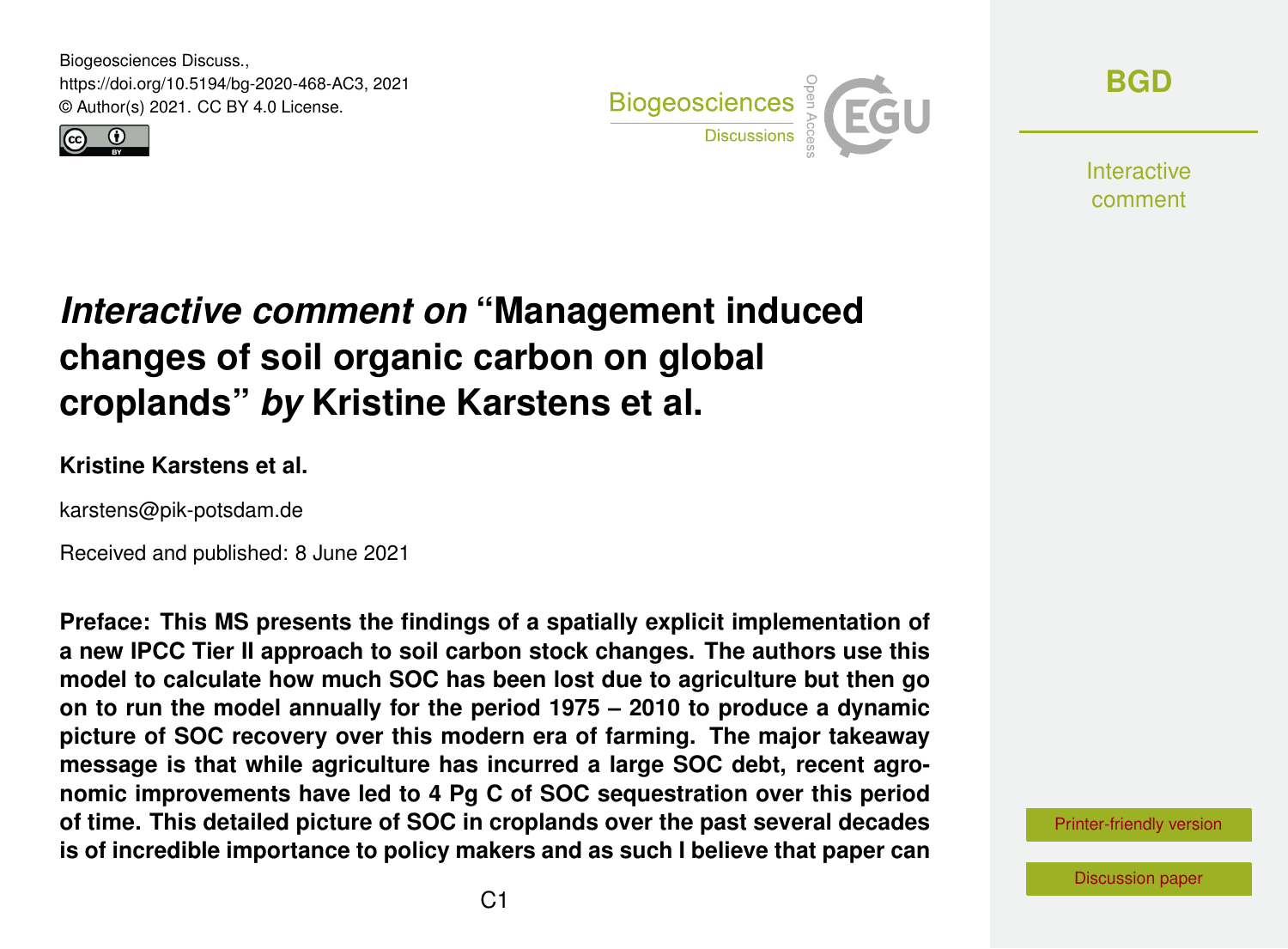### **be an important contribution to the literature; however, I do have several major concerns that may or may not be addressable with revisions.**

Answer to preface: Dear Dr. Sanderman, thank you for the thorough and helpful review of our manuscript. While checking and revising our data processing in response to your and the other reviewer's feedback, we discovered a bug in the soil model, leading to an overestimation of the transfer of carbon from the active to the slow pool exclusively for cropland. Additionally, we found unreasonable high forage crop production values (specifically for pumpkins used as fodder) in our input data, which are taken from FAO statistics. This made the overall intensification trend in agriculture lead to increasing carbon stocks in cropland. After correcting the bugs, this is no longer the case. Whereas this implies major revisions of our discussion and interpretation of results, we argue that the essence of the paper remains unchanged, albeit modified. We suggest that our key findings are a) we introduce a soil carbon model that can account for changes in agricultural management and can be applied within integrated assessment frameworks for the first time and b) we show that it is critical to account for management dynamics in SOC assessments. We provide an assessment of how results changed after correcting the bugs as a supplement to this author's comment. Here, we respond point-by-point to the reviewers' comments. Where appropriate, this will also address the implications of the bug fix. We look forward to your response.

**1. I had to read the methods section twice and spend an hour with Calvo Buendia et al., 2019 to fully understand what the authors have done. I'm still not 100% confident that I fully understand the methodology. I suggest adding an illustrative example or two graphically demonstrating how the process works. Perhaps starting with a simple case of one lu transition and then showing a more complex case of multiple lu transitions within a pixel.**

Answer to 1.: We will add more detail and graphical representation for demonstrating especially the land-transition accounting.

# **[BGD](https://bg.copernicus.org/preprints/)**

Interactive comment

[Printer-friendly version](https://bg.copernicus.org/preprints/bg-2020-468/bg-2020-468-AC3-print.pdf)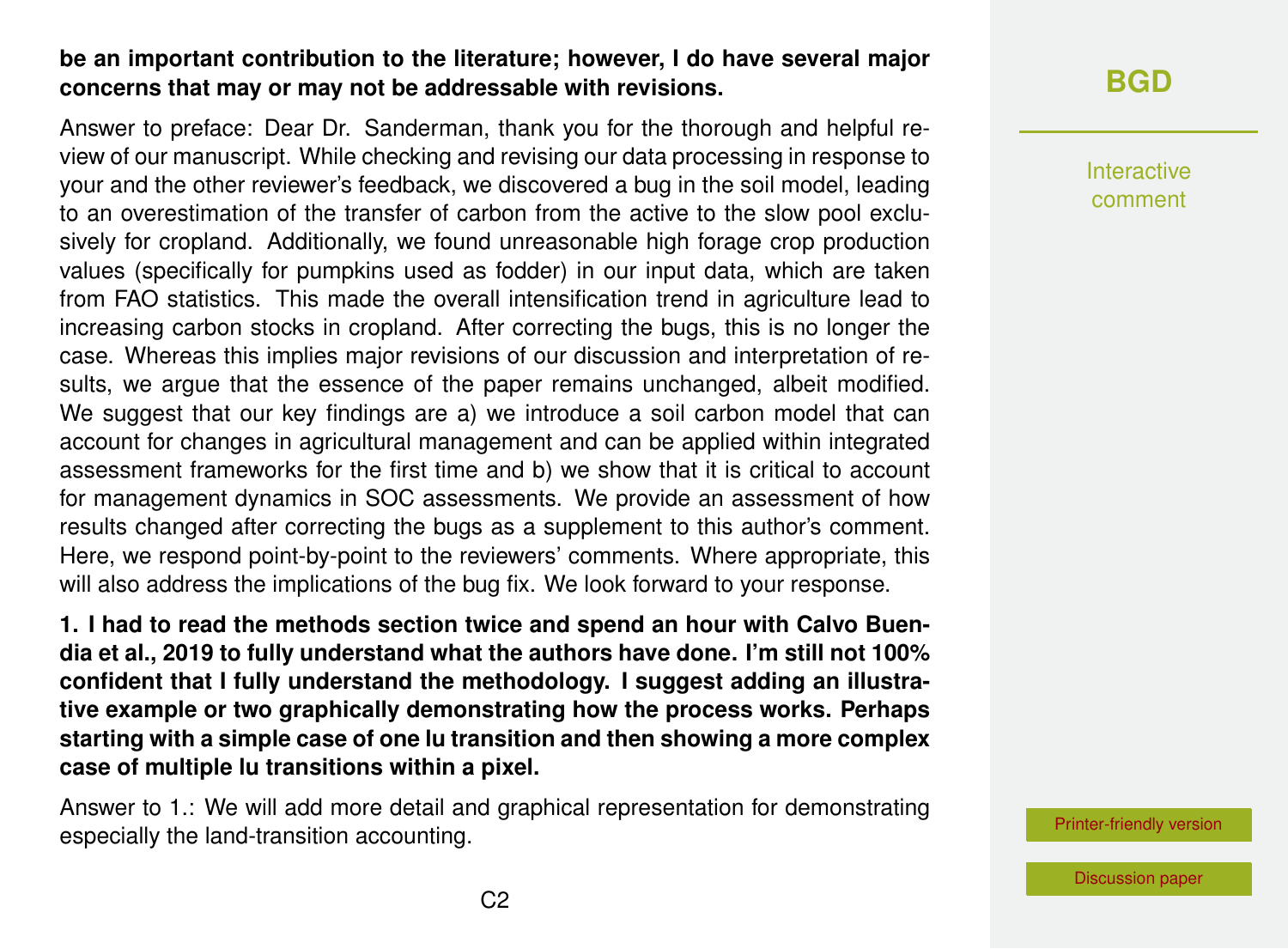**2. I have not been convinced that this sort of "dynamic" implementation of a steady state modeling approach is appropriate. I understand that the method was developed by the IPCC as a way to add more nuance into the Tier I emission factor approach but I don't think the method was intended to be applied annually. Why not go all the way to Tier III approach using the process-based dynamics that are embedded in this simplified model? It appears you have all the data assembled to do this. My main concern with applying a steady-state model to annual changes is we know that the recent past trajectory of SOC (particularly in the slow and passive pools) will greatly influence the short-term model response to improved management – i.e. the model will take years to decades before SOC stocks start to rebuild if the trajectory was negative prior to the change – but this will be completely missed with the steady state application (stocks will start increasing immediately upon change).**

Answer to 2.: This has already been answered in the earlier reply ('Reply on RC1', Kristine Karstens, 26 Jan 2021).

**3. What time frame are the monthly climate data averaged over to get the rate modifiers for a steady state solution? Given the passive pool has an intrinsic decay rate equivalent to >100 year turnover time, it seems that you need to have a 100+ year average climate to come up with the proper rate modifiers.**

Answer to 3.: As we do not use a steady state model, we believe the comment might be based on a misunderstanding and no averaging of climate data is needed.

**4. Transfer between lu types is not clear. I do not understand how a "respective share of the SOC is reallocated." My concern is that the per area SOC stock for long-term cultivated land will be much different than the per area SOC stock for newly converted cropland, so I don't see how you can suddenly bin these separate areas into one model component. Perhaps my request for a visual guide will help me (and other readers)understand that I have misunderstood this part**

# **[BGD](https://bg.copernicus.org/preprints/)**

Interactive comment

[Printer-friendly version](https://bg.copernicus.org/preprints/bg-2020-468/bg-2020-468-AC3-print.pdf)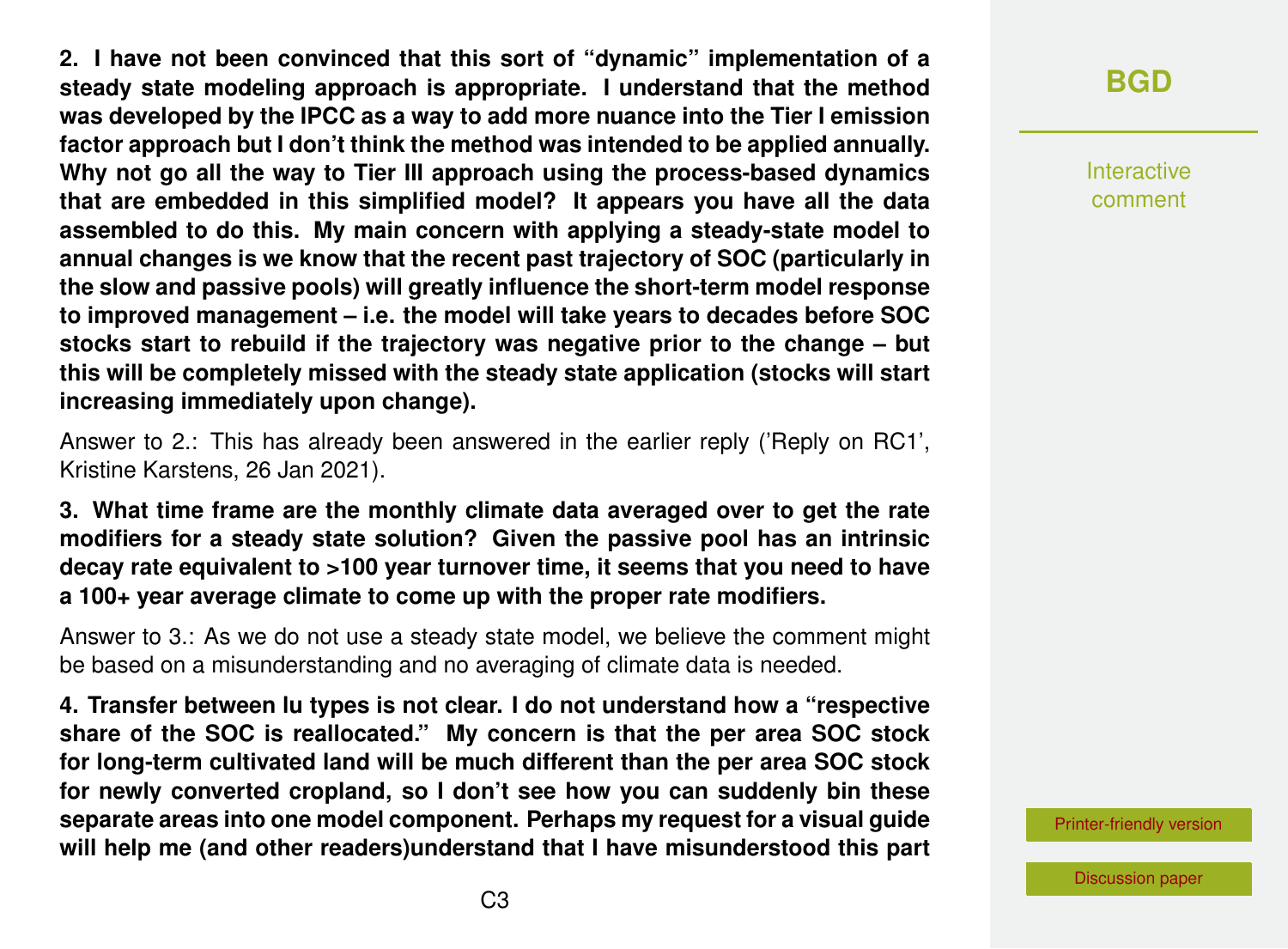#### **of the methods.**

Answer to 4.: See above: We will add more detail and graphical representation here. This will illustrate the linearity of the problem; accounting separately for freshly converted cropland and old cropland is - in our equation system - essentially the same as taking the area-weighted mean.

### **5. Why was 1901 chosen to spin up to steady state? We know that this was a time of rapid agricultural expansion in several major regions of the world and thus a time of rapid soil carbon loss.**

Answer to 5.: We extended the spin-up phase for a much longer period, starting in 1510 (the default spin-up start in LPJmL) to capture the land-use effects. Our initial choice of starting in 1901 was driven by the availability of climate data. To extend our spin-up into the past, we will recycle climate data from 1901 to 1930, as this is done in DGVM simulations as well (Schaphoff et al. 2018a/b, von Bloh et al. 2018). The management data will be held constant on the first known level.

(References: von Bloh, W. et al. 2018: Implementing the nitrogen cycle into the dynamic global vegetation, hydrology, and crop growth model LPJmL (version 5.0). Geoscientific Model Development 11, 2789–2812. Schaphoff, S. et al. 2018a: LPJmL4 – a dynamic global vegetation model with managed land – Part 1: Model description. Geoscientific Model Development 11, 1343–1375. Schaphoff, S. et al. 2018b: LPJmL4 – a dynamic global vegetation model with managed land – Part 2: Model evaluation. Geoscientific Model Development 11, 1377–1403.)

**6. LULUC data – are these data all provided as area within each grid cell (or percent of a grid)? I think so, but please indicate. A supplemental table with the cross-walk between the LUH2 and the 17 crop groups used in this study should be included.**

Answer to 6.: Yes, all area data are in hectares and meant to represent the area within

# **[BGD](https://bg.copernicus.org/preprints/)**

Interactive comment

[Printer-friendly version](https://bg.copernicus.org/preprints/bg-2020-468/bg-2020-468-AC3-print.pdf)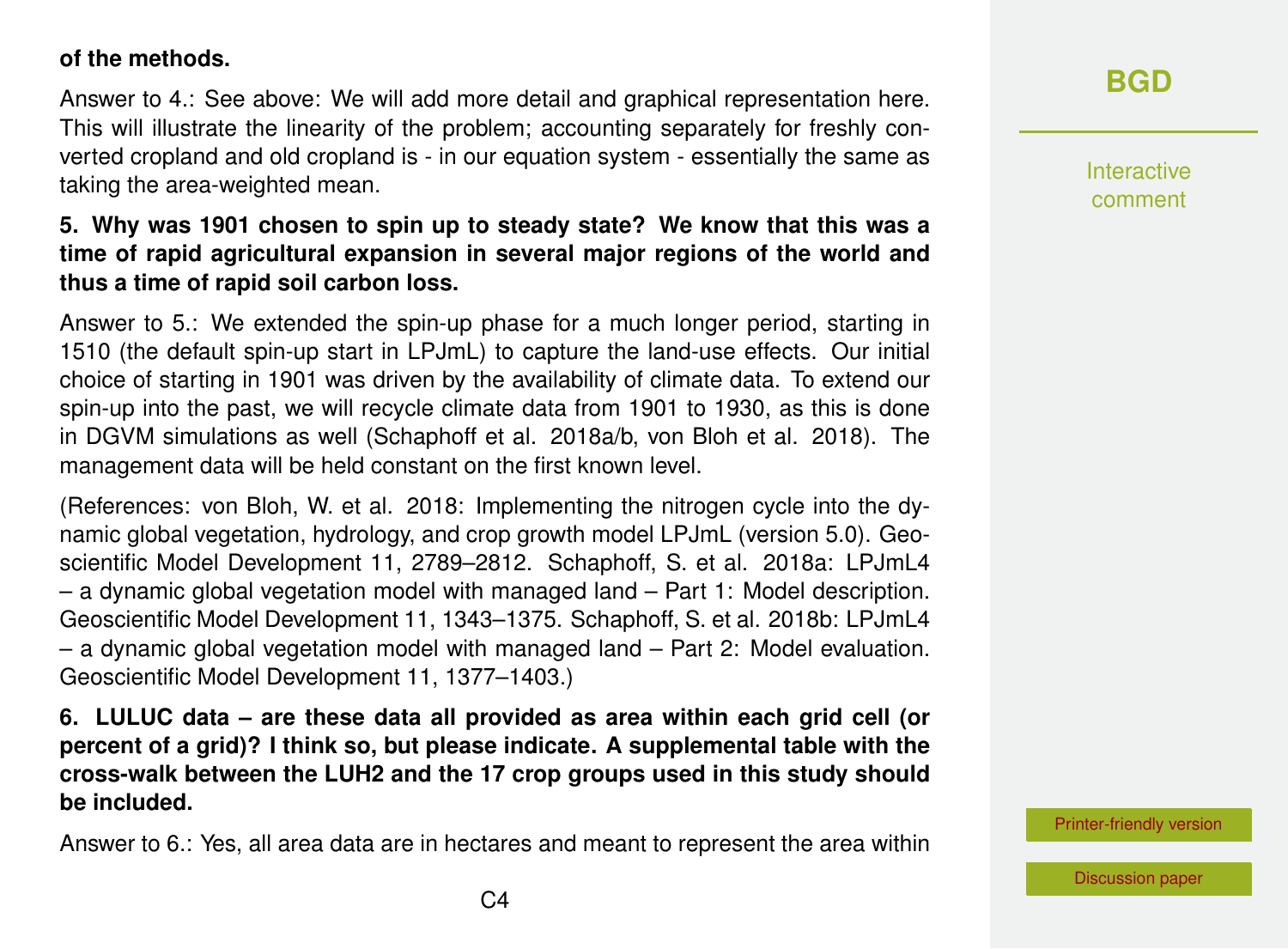each grid cell. We will indicate that more clearly. Additionally, we will add a table to the supplemental material.

### **7. Please include units for eq 9 – I don't follow the AGR calculation – it sounds like you are adding biomass and area together. Additionally, HI is usually defined as CP divided by total above ground biomass, so CP x HI is a meaningless number.**

Answer to 7.: Our harvest index for the yield (t/ha) is calculated based on a linear function with positive intercept (ha) and a slope dependent on the yield  $(t/ha)$ . This allometric function accounts for the fact that higher-yielding crops often have a lower harvest index than low-yielding crops. In our revised manuscript, we will rewrite the equations to make the functional form more visible. Instead of  $AGR_{i,t,cg} = CP_{i,t,cg}$ .  $HI_{prod,ca} + CA_{i,t,ca} \cdot HI_{area}$  we now write  $AGR_{i,t,cg} = CA_{i,t,cg} \cdot (Y_{i,t,cg} \cdot HI_{prod,cg} + HI_{area})$ We will also add more explanations to the text.

**8. Lack of validation. There appears to be no attempt to validate the model or the input data used to drive the model. In general, there is a lack of quantitative evaluation throughout. There are just two qualitative quality assessments – a table comparing calculated stock change factors to Tier I estimates and a discussion on how the map looks similar to other SOC maps.**

Answer to 8.: To address the raised issue, we will add to our analysis: \* A grid level comparison of SOC stock results to SoilGrids 2.0 and LPJmL to improve spatial evaluation of our results. \* More literature comparison of our derived agricultural land emissions as they are next to the SOC stocks the most central outcome of our analysis. \* An extended qualitative discussion of uncertainty and where it might be the largest.

**9. The model itself was developed recently as part of the 2019 Refinements to IPCC Guidelines and those updated guidelines discuss how the model was calibrated to a set of long-term trial sites but do not report any model performance metrics. As pointed out by the authors some areas of central EU and the UK more** **[BGD](https://bg.copernicus.org/preprints/)**

Interactive comment

[Printer-friendly version](https://bg.copernicus.org/preprints/bg-2020-468/bg-2020-468-AC3-print.pdf)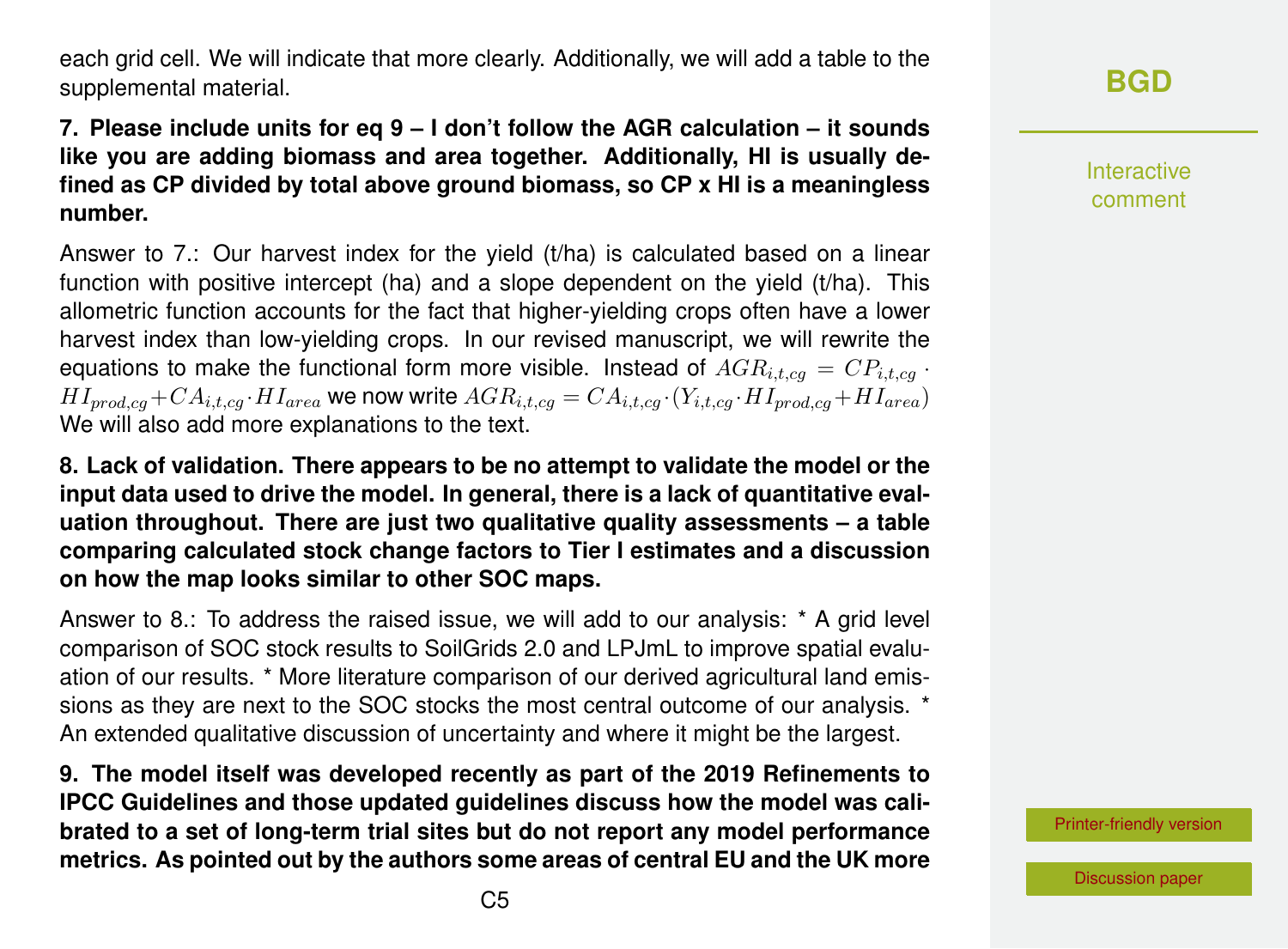**than double SOC undercurrent agriculture than under native vegetation. This is certainly indicative that there should be some checks against real data (see detailed elaboration on this point further down in this review). It could be argued that point-based validation for a model run at0.5 degree resolution is meaningless but it would be an interesting exercise to see how the model reproduces trends with known SOC histories.**

Answer to 9.: Our updated model does not show the superising behaviour of strongly increasing SOC stocks in UK and central EU anymore due to the bugfix within the model and the corrected fodder production data. We will add a more detailed spatial comparison to SoilGrids 2.0 (SOC stock estimates based on point data measurements) and other model based SOC estimates (LPJmL) to account for the missing spatial dimension of model output evaluation.

**10. Issues with residue C return. Given that the major takeaway from this paper is that the SOC is being sequestered due to improved yield leading to increased residue return, is there any empirical evidence that C inputs to the mineral soil have nearly doubled (Fig 3)? I think the method for calculating residue return to the soil is potentially flawed leading to this large apparent increase. The authors have assumed that both harvest index (HI) and root-to-shoot(RS) ratios have been constant through time. However, yield improvements over the last century, and in particular the last 50 years, are a result of improvements in genetics and nutrition. Breeding has resulted in the ability to plant most crops at much higher densities and selection towards more photosynthate being allocated to harvestable organs. Both of these improvements have altered HI and RS ratios. Additionally, there are strong interactions between N fertilization rate and root density. There is a huge literature on crop breeding that support the nonstationarity of these important parameters.**

Answer to 10.: This is an excellent point that we took up in the discussion. In particular, we would like to highlight the following: The IPCC methodology, which we use here, Interactive comment

[Printer-friendly version](https://bg.copernicus.org/preprints/bg-2020-468/bg-2020-468-AC3-print.pdf)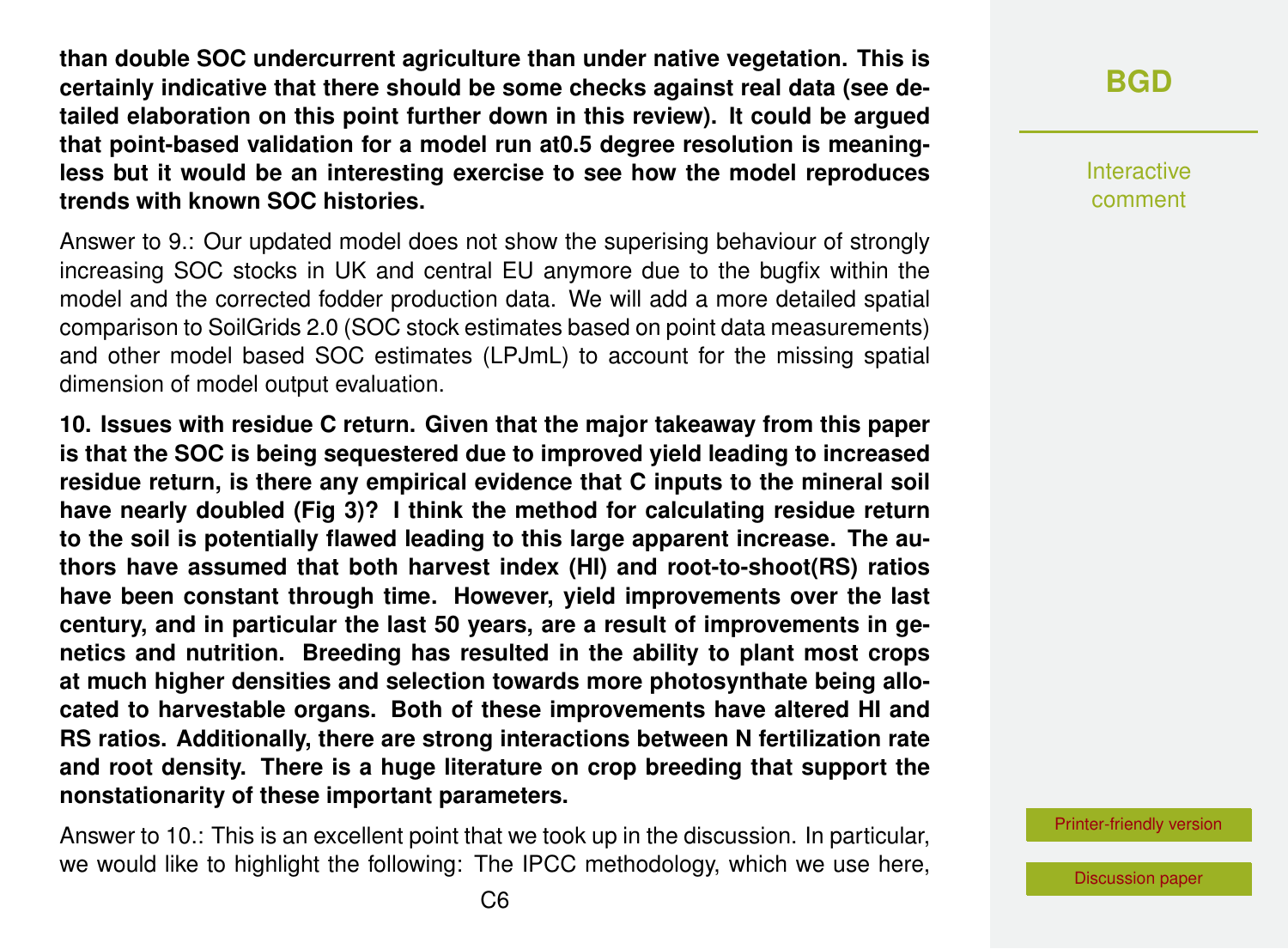tries to capture the effect of a shifting harvest index by making the harvest index a linear function of yield with a positive intercept. The parametrization of this dynamic harvest index was not possible for all crops due to a lack of literature estimates, but the most important crops like cereals or soybeans are captured.

### **11. Units – Gt and Mt are not SI units, please use Pg and Tg**

Answer to 11.: We will change all units to SI and add non-SI units in brackets were needed to bridge to IAM modelling community.

### **12. L13 (and elsewhere) – "we also find that SOC is very sensitive..." – this is in reference to an unvalidated model result. I'd suggest rewording these sorts of phrases to, "Our model results suggest that SOC is very sensitive...**

Answer to 12.: We will do a careful revision of naming and framing of the evaluation related statements.

**13. L279 – "we provide the first world map" – no, you did not. All of the global maps that have been developed using a statistical environmental-covariate modeling approach(i.e. soilgrids and similar) implicitly include all historic land management.**

Answer to 13.: This is correct. We will rewrite the paragraph.

**14. It is great that all the data are provided but I found the Karstens 2020a repository to be confusing. Can you have a description for each file in the repository? The naming convention is not clear. I did not want to download 9 Gb of data to figure it out.**

Answer to 14.: We will follow this suggestion and will add more detail to the README file including a description for each file.

**15. Fig 1 – perhaps it is just the spatial scale of these small maps (and I haven't downloaded the results to explore in more detail) but it looks like there is zero**

Interactive comment

[Printer-friendly version](https://bg.copernicus.org/preprints/bg-2020-468/bg-2020-468-AC3-print.pdf)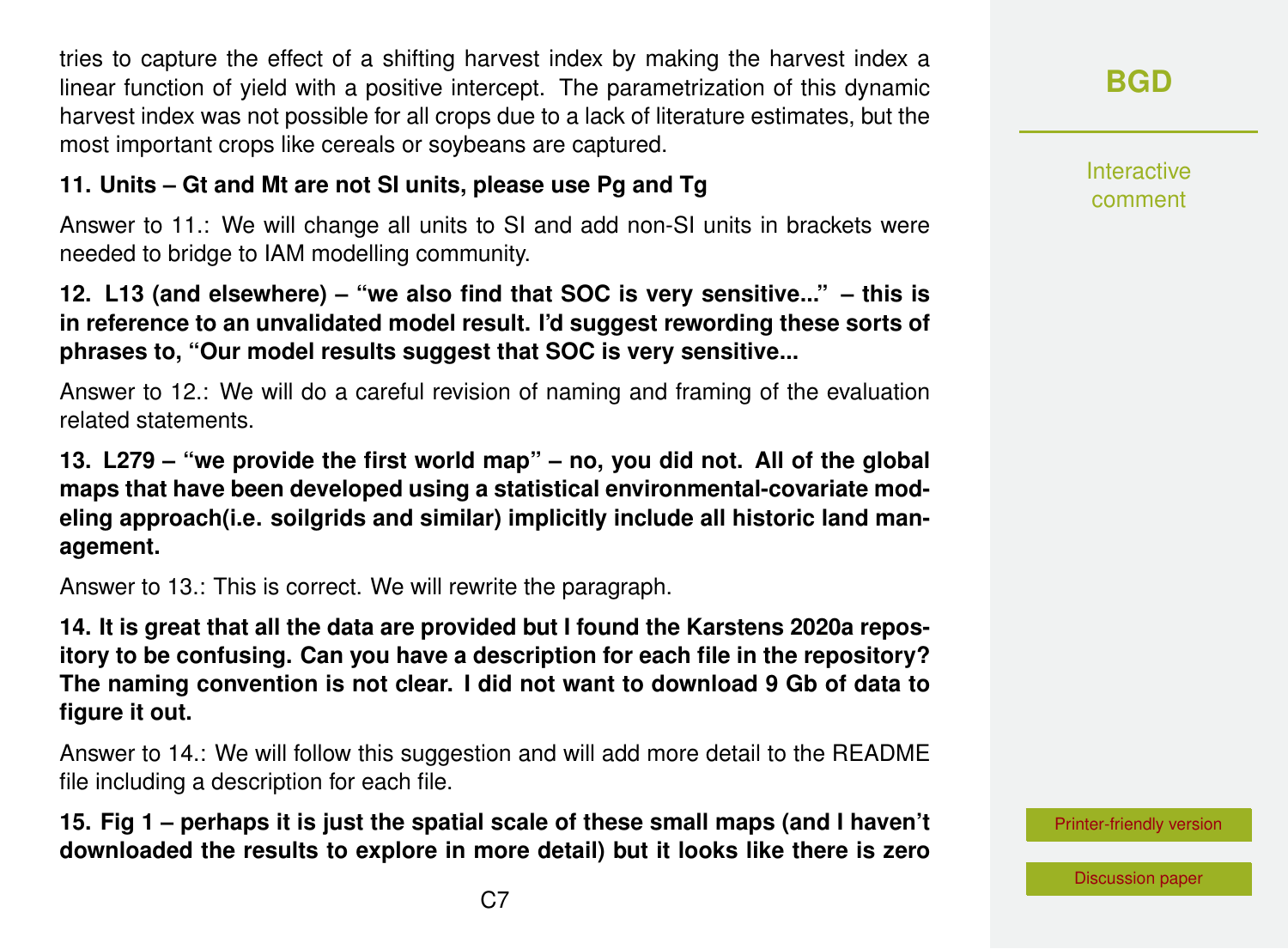**intact forest in the Congo Basin and very little intact forest in the Amazon. Also, I would have liked to see a map showing the trend in SOC spatially – how are the 4 Pg C that has been sequestered been spread across the globe? Is it all in Central EU and UK?**

Answer to 15.: Fig 1.(a) is showing cropland SOC for every grid cell that contains cropland, without giving an information on the extent of cropland. We will mask out cells with very low cropland area shares, as they might give to the impression of greater cropland extent within large parts of intact forested area. We will also provide a total SOC map in the appendix.

## **16. Fig 2 – this is a really interesting way of summarizing the model results**

Answer to 16.: Thank you!

**17. Fig 4 – the finding presented here is very counterintuitive to me. Why is the SOC debt halved when the model is initialized with natural vegetation? Shouldn't the 1975 SOC debt be much greater if the 1901 starting point was natural vegetation instead of actual land use? Perhaps I am just misunderstanding this sensitivity analysis.**

Answer to 17.: The initialization analysis was meant to help the reader understand the potential maximal error of underestimating on-going emissions in croplands, that where converted to croplands before 1901. We have now extended the spin-up phase from 1510 to now. We will move the initialization analysis to the appendix and improve the caption of the figure to make its interpretation more clear.

**18. Discussion section – in general, there is very little discussion of how these results fit into the large literature on SOC. There are many places were a reference or two would great increase the credibility of the statements that are being made.**

Answer to 18.: We will include more connections to existing literature here. Section 4.2

**[BGD](https://bg.copernicus.org/preprints/)**

Interactive comment

[Printer-friendly version](https://bg.copernicus.org/preprints/bg-2020-468/bg-2020-468-AC3-print.pdf)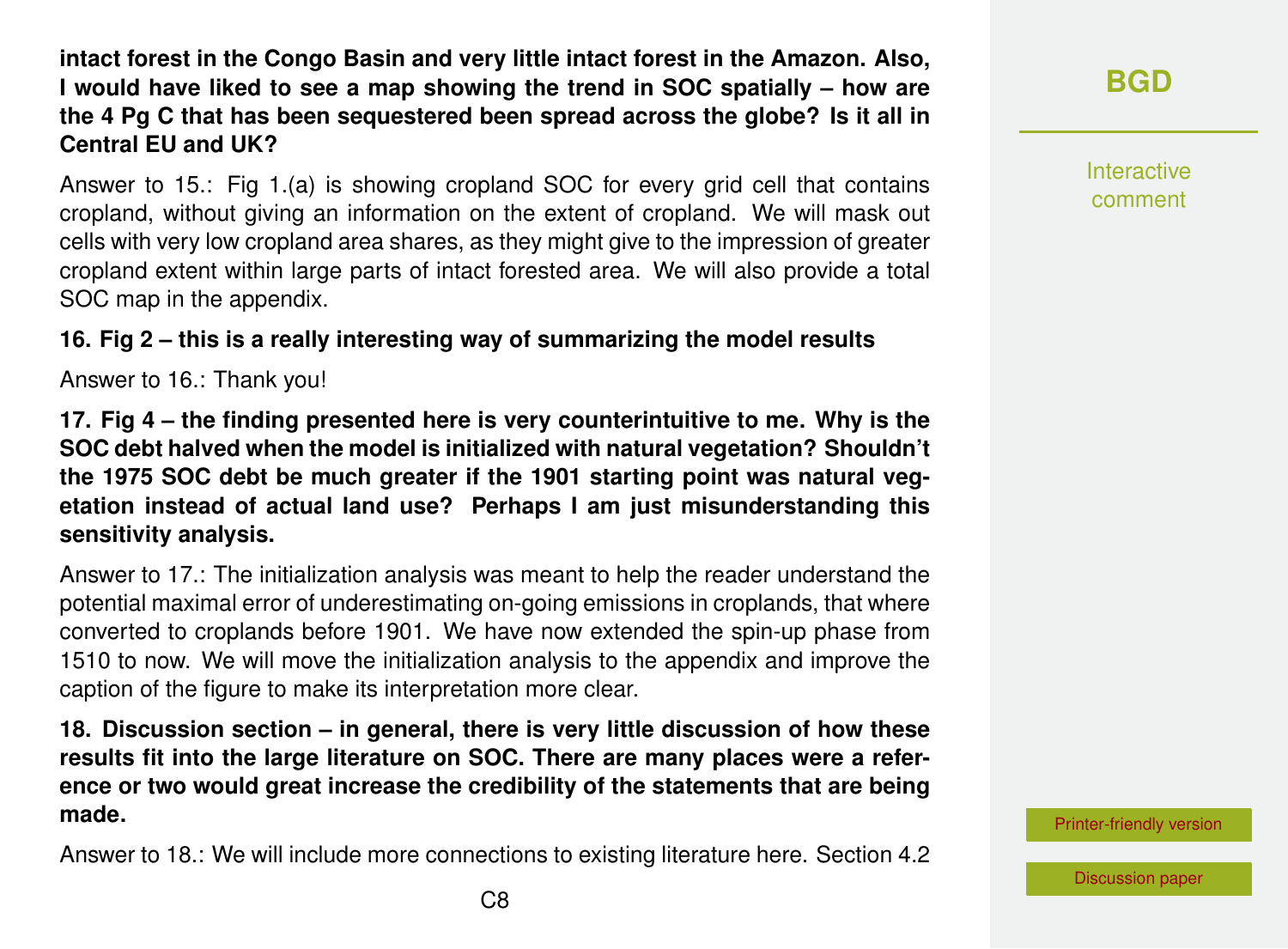– I think this section should come right before the conclusions especially as you refer to analysis that is only presented for the first time in section 4.3 Section 4.3 will be moved to the end of the result as evaulation results subsection.

**19. L358-360 – the finding that northern temperate zones (particularly in EU and UK) now have SOC levels up to twice that of native state yet tropical soils have lost 40-70% of their SOC is problematic and, as the authors point out in relation to the EU example,likely points to issues with getting C input to soil correct. The EU has the perfect data set to test this model finding – the EU JRC LUCAS survey was a balanced sampling design between forested and agricultural land uses. In the tropics, it has been fairly well documented that already infertile tropical soils do not lose nearly as much SOC as their fertile temperate zone soil counterparts. While there are issues and large scale generalizations in the IPCC Tier I default factors, they do represent the consensus literature on the topic. The updated meta-analysis between the 2006 and 2019 IPCCC guidelines when this emission factor for the tropics changed dramatically (see Table 4in this MS) points to this new knowledge.**

Answer to 19.: After our bug fix, SOC stocks for the EU no longer gain SOC compared to natural vegetation. In general, all carbon stocks are much smaller and show much higher losses compared to the Tier 1 approach for both temperate and tropical soils. This may be indicative of gaps in the accounting of carbon inputs to the soil and will be discussed in more detail within the discussion. The comparison to point data is however challenging, also as point measurements do not well capture the landscape average and will likely show a very high variance. On the one hand the LUCAS database is given as soil carbon density and would need consistent bulk density data to be comparable to our results. A full comparison to point measurements may also exceed the scope of this first article. We hope that our additional comparison to SoilGrids 2.0 might help fill the evaluation gap here as SoilGrids 2.0 is based on point measurements.

**20. L396 – how is this validation? It is just a comparison.**

Interactive comment

[Printer-friendly version](https://bg.copernicus.org/preprints/bg-2020-468/bg-2020-468-AC3-print.pdf)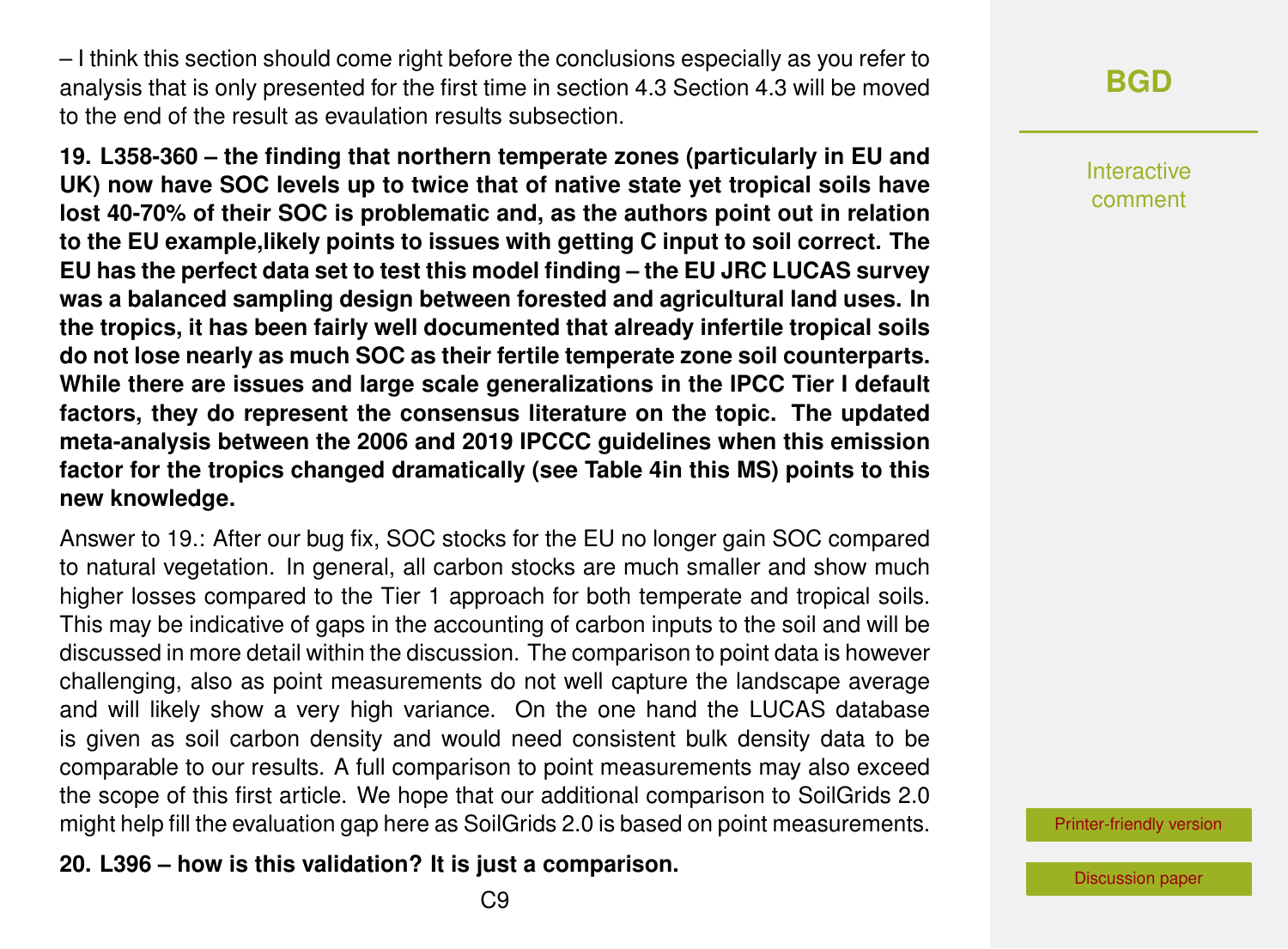Answer to 20.: The naming and framing of the evaluation of our results will be improved.

# **21. L400-406 – there is a large literature that can be drawn upon to support some of the claims made in this section.**

Answer to 21.: We will add more detail and references here.

**22. Section 4.4 – I do not think this is a valid comparison because SoilGrids explicitly tried to capture high carbon density soils well while your model explicitly excludes organic soils. I suggest applying an agriculture mask to all of these data sets and then redo the analysis. Additionally, ISRIC released an update to SoilGrids >6 months ago that focuses primarily on mineral soil carbon stocks. This update is probably a better comparison.**

Answer to 22.: We included the recommended SoilGrids 2.0 data for a more spatially detailed evaluation of our results especially for cropland soils.

# **23. L425-428 – this seems out of place.**

Answer to 23.: We will include a discussion of the sensitivity in our extended discussion on evaluation and uncertainty of our results.

**24. L453 – comparison to 4p1000 is not really fair because your model is really just the business-as-usual scenario with SOC gains simply because yields are improving glob-ally. 4p1000 is about intentional management shifts to increase SOC.**

Answer to 24.: We agree with the reviewer, that the comparison is a bit misleading. We still think that it is fruitful to compare the observed rates with ambitious targets and will reframe the discussion on this point.

Please also note the supplement to this comment: <https://bg.copernicus.org/preprints/bg-2020-468/bg-2020-468-AC3-supplement.pdf> **[BGD](https://bg.copernicus.org/preprints/)**

Interactive comment

[Printer-friendly version](https://bg.copernicus.org/preprints/bg-2020-468/bg-2020-468-AC3-print.pdf)